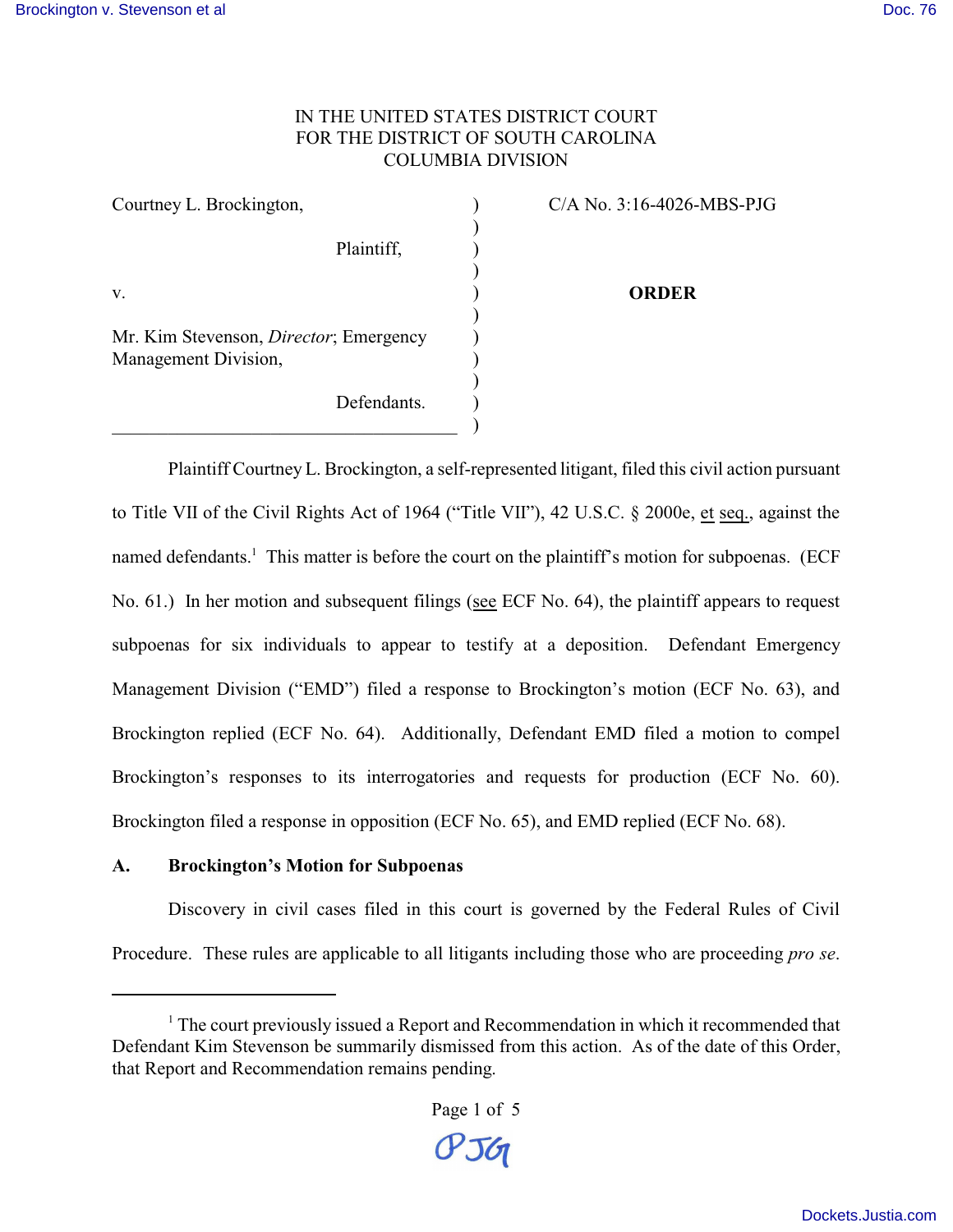According to Rule 26(b)(1) of the Federal Rules of Civil Procedure, unless otherwise limited by court order, "Parties may obtain discovery regarding any nonprivileged matter that is relevant to any party's claim or defense." Except under certain circumstances in which leave of the court is required, see Fed. R. Civ. P. 30(b)(2), a party may take an oral deposition of another party without leave of the court by serving written notice on the opposing party. See Fed. R. Civ. P. 30. The deponent's attendance may be compelled by subpoena pursuant to Rule 45.

The court's authorization of a subpoena requested by an *in forma pauperis* plaintiff is subject to limitations, including the relevance of the information sought as well as the burden and expense to a person subject to the subpoena. See Fed. R. Civ. P. 26(b) &  $45(d)(1)$ ; see also Jackson v. Brinker, No. IP 91-471-C, 1992 WL 404537, at \*7 (S.D. Ind. Dec. 21, 1992) (finding that the court may refuse an indigent party's request to have the United States Marshals Service serve a Rule 45 subpoena that is "frivolous, requests immaterial or unnecessary information, is unduly burdensome, would be reasonably certain to result in the indigent's responsibility for significant compliance costs for which he cannot provide, or is otherwise unreasonable or abusive of the court's process"). The court notes that, although the plaintiff has been granted *in forma pauperis* status pursuant to 28 U.S.C. § 1915(d), such status does not mean that the plaintiff's discovery expenses are underwritten or waived. See, e.g., Badman v. Stark, 139 F.R.D. 601, 604 (M.D. Pa. 1991) (holding that an indigent plaintiff seeking issuance of a subpoena must simultaneously tender the witness fees and the estimated mileage allowed by law with the service of the subpoena); see also Tabron v. Grace, 6 F.3d 147, 159 (3d Cir. 1993) ("There is no provision in [28 U.S.C. § 1915] for the payment by the government of the costs of deposition transcripts, or any other litigation expenses, and no other statute authorizes courts to commit federal monies for payment of the necessary expenses in a civil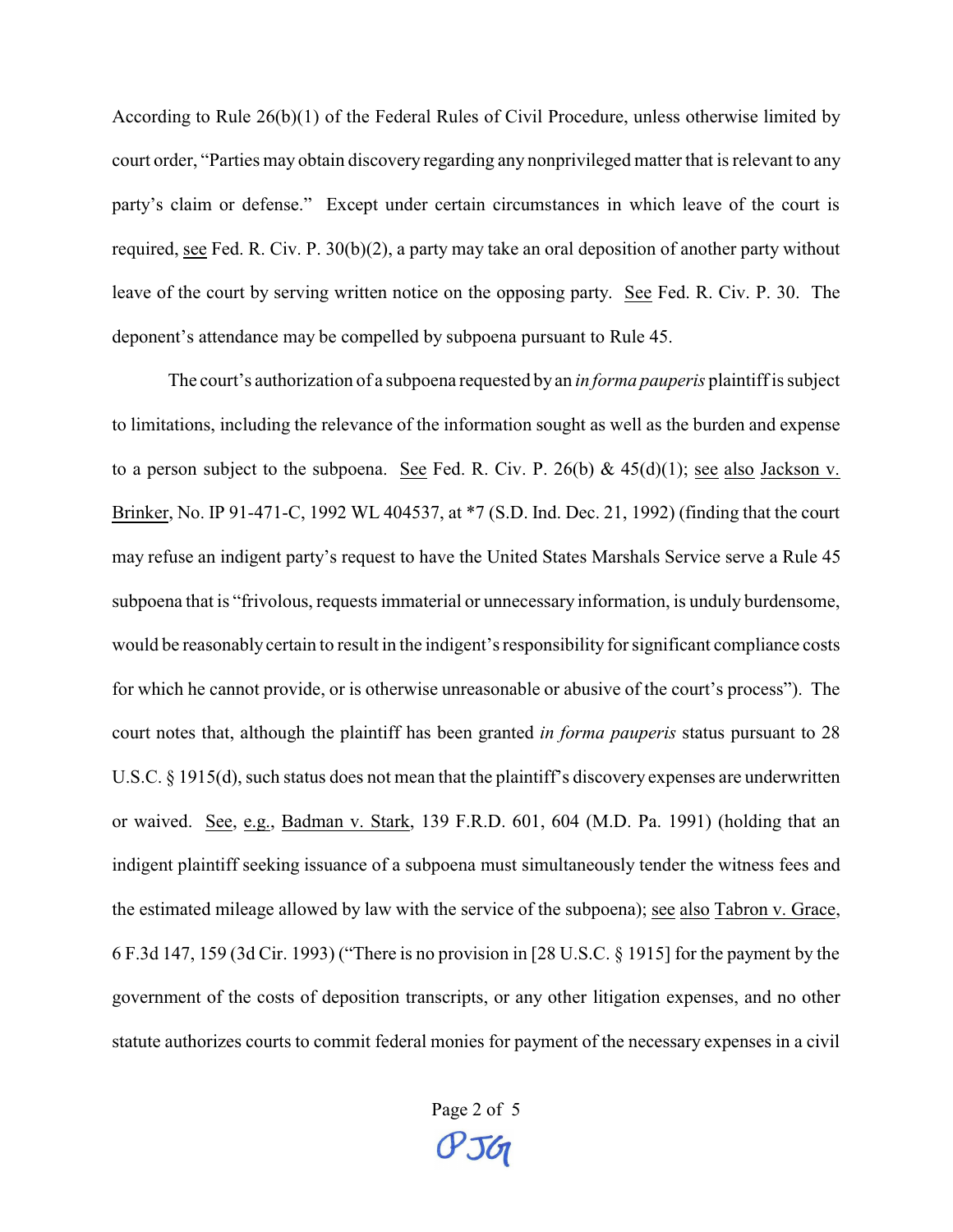suit brought by an indigent litigant."). While the plaintiff's *in forma pauperis* status may permit service of a subpoena by the United States Marshals Service without prepayment of the cost of service,<sup>2</sup> the court must limit a plaintiff's discovery requests if the discovery sought is "cumulative or duplicative, or can be obtainable from some other source that is more convenient, less burdensome, or less expensive." See Fed. R. Civ. P. 26(b)(2)(C).

Brockington is advised that subpoenas for the attendance at a deposition cannot be enforced without proper prepayment of the appropriate witness and mileage fees. See Fed. R. Civ. P. 45(b)(1). Further, the defendants argue that Brockington did not provide them with reasonable notice pursuant to Rule 30(b)(1) of the Federal Rules of Civil Procedure. Moreover, Brockington has made no showing as to how any of the testimony she seeks is relevant to her claims and therefore within the scope of permissible discovery under the Federal Rules of Civil Procedure. Additionally, Brockington has not shown that she has arranged for service of her proposed subpoenas pursuant to Rule 45 of the Federal Rules of Civil Procedure or, in the alternative, provided the court with completed USM-285 forms so that service can be effected by the United States Marshals Service. See 28 U.S.C. § 1915(d); see also Fed. R. Civ. P. 4(c)(3). Accordingly, to the extent Brockington seeks subpoenas to command attendance at a deposition, her motion is denied with leave to timely re-file to provide the court with the additional information discussed above.

<sup>&</sup>lt;sup>2</sup> The plaintiff is advised that the cost of service by United States Marshals Service is considered an item of cost which may, at the court's discretion, be included as judgment against the plaintiff at the conclusion of the action pursuant to 28 U.S.C. § 1915(f) if the plaintiff does not prevail. See Flint v. Haynes, 651 F.2d 970, 972-73 (4th Cir. 1981); 28 U.S.C. §§ 1920, 1921(a)(1) (stating that the court may tax as costs fees of the United States Marshals Service, such as the service of subpoenas).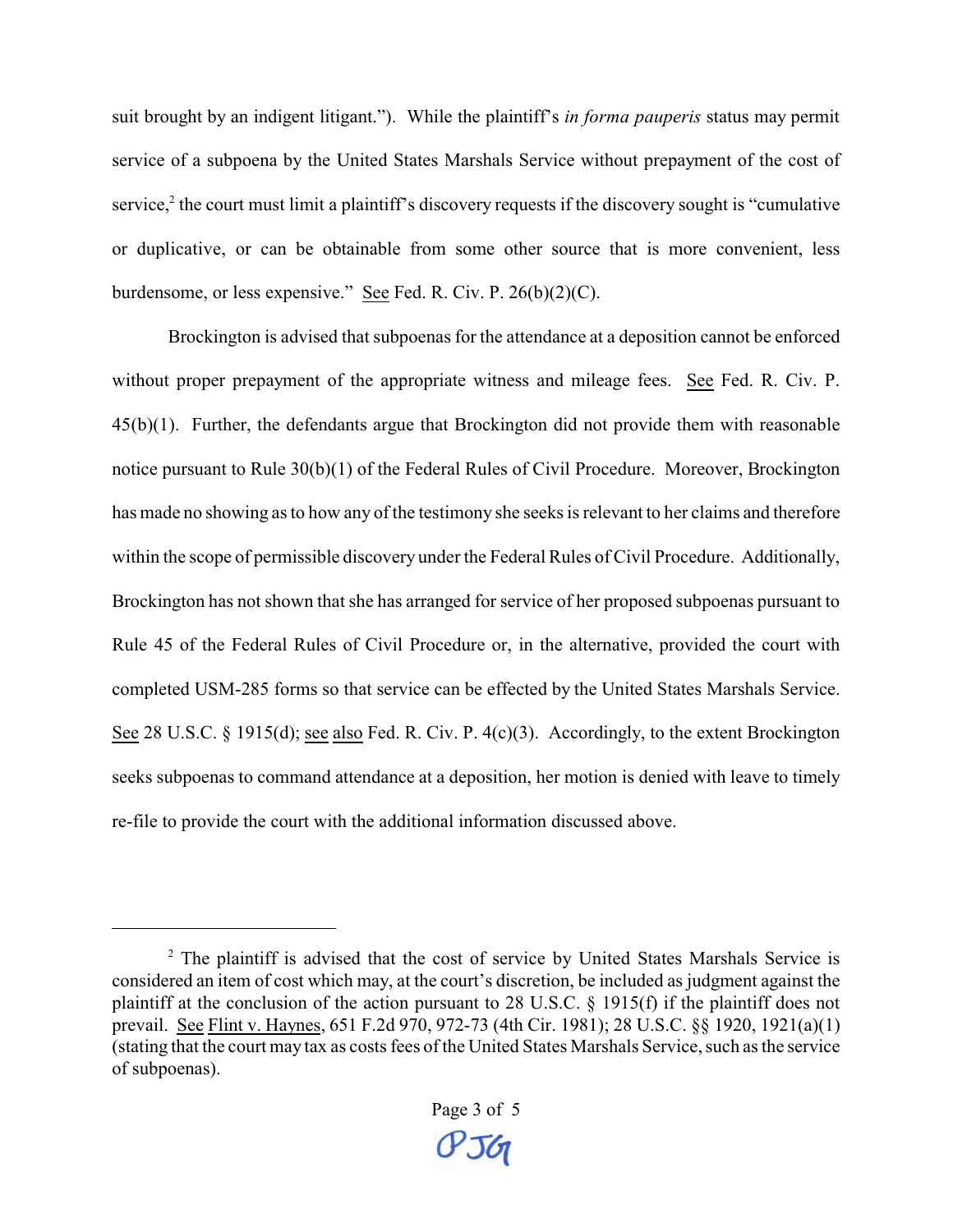## **B. Defendant EMD's Motion to Compel**

Defendant EMD states in its motion that it served its first set of interrogatories and requests for production on Brockington on May 22, 2017. After notifying Brockington that her responses were past due, EMD ultimately received responses to its first set of interrogatories from Brockington on July 25, 2017. EMD found Brockington's responses to its interrogatories to be deficient, and requested by letter dated August 1, 2017 that Brockington respond fully to its interrogatories and also provide responses to its requests for production. When Brockington did not respond, EMD filed the instant motion to compel. (ECF No. 60.)

In response to the defendant's motion, Brockington provides supplemental responses to a few interrogatories, but otherwise generally objects to "producing and disclosing such communication that may damage [her] case." (Pl.'s Resp Opp'n, ECF No. 65 at 1.) She also argues that the defendant is not entitled to attorney's fees and expenses because it did not consult with her before filing its motion. (Id. at 2.) The defendant argues in its reply that Brockington's supplemental responses are still deficient. (ECF No. 68.)

Pursuant to Rule 37(a), if a motion to compel is granted, or if the requested discovery is provided after the motion is filed, "the court must, after giving an opportunity to be heard, require the party or deponent whose conduct necessitated the motion . . . to pay the movant's reasonable expenses incurred in making the motion, including attorney's fees." Fed. R. Civ. P. 37(a)(5)(A). However, such payment should not be ordered if the movant did not make a good faith effort to obtain the discovery prior to filing its motion, if the opposing party's failure to produce the requested discovery was substantially justified, or if other circumstances would make such an award of expenses unjust. Fed. R. Civ. P.  $37(a)(5)(A)(i)$ -(iii).

> Page 4 of 5 $P56$